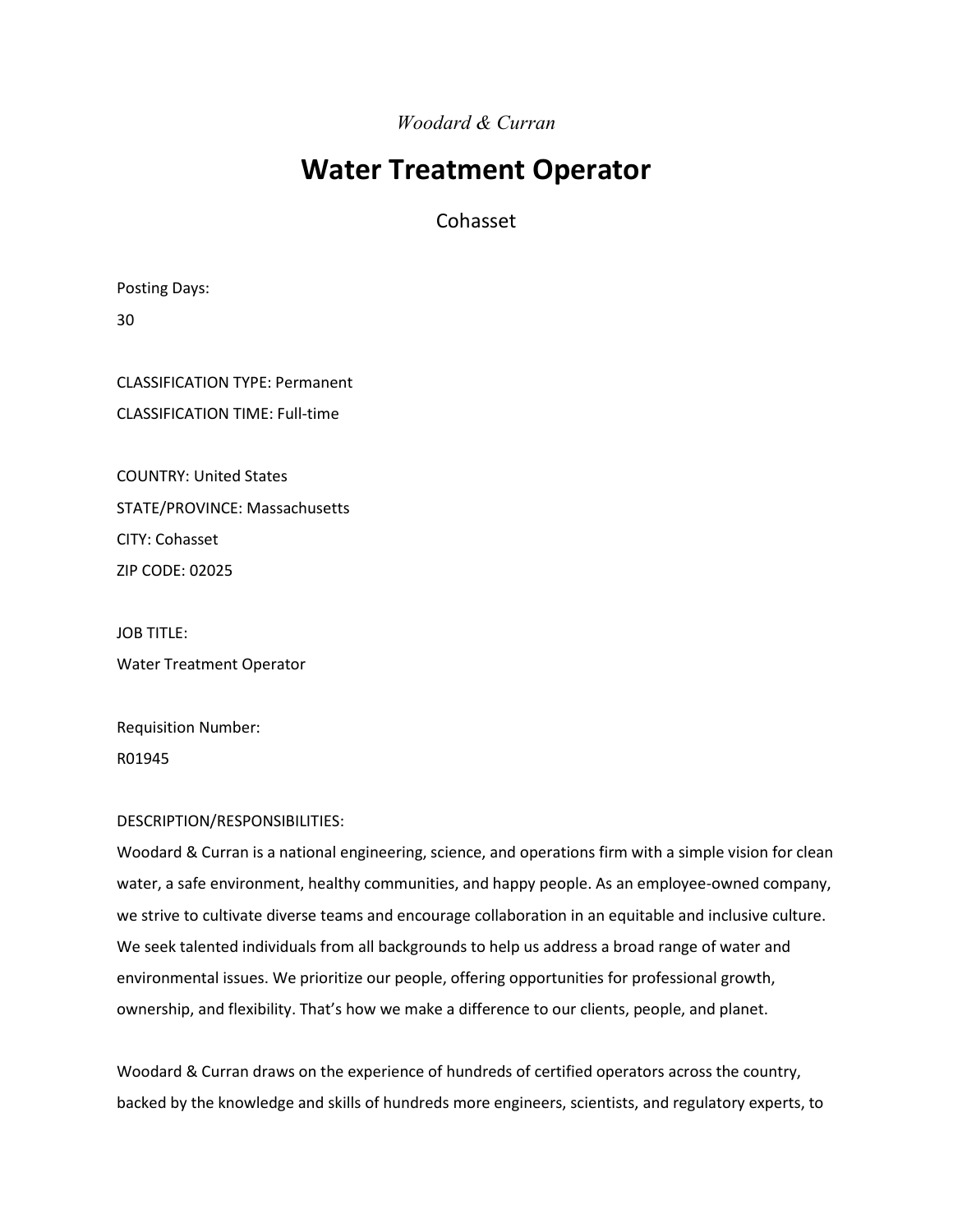quickly tackle the most challenging operational issues and keep treatment plants running efficiently and in full compliance. Woodard & Curran also aids employees in earning, upgrading, and keeping their certifications within the industry.

#### What You Will Be Doing At Woodard & Curran:

Woodard & Curran is seeking a full-time, year-round individual to join our water treatment staff at our facility in Cohasset, Massachusetts. This is fantastic opportunity for someone looking to jump start their career in the water treatment field! Woodard & Curran will support you in starting your career path by providing on-the-job training and mentoring while you study for your water treatment exam and work towards obtaining your license. We provide bonuses for each level of license that you achieve!

Our Operators are responsible for the full-time operation and the general maintenance of the facility's treatment process & equipment, as well as returning the treated water back to the environment. The position involves a variety of both physical and technical tasks such as testing and processing samples in our lab, inputting data into our plant databases, housekeeping, servicing the plant's equipment, gathering plant data, snow removal, and grounds keeping. Each day can present a different challenge and learning opportunity. We take pride in caring for our facility, both inside and out! If you enjoy working outdoors protecting nature's precious resource, water, then this position is for you. Woodard & Curran is dedicated to our employee's growth and development and wants to help you on your career path.

• Monitor water treatment plant processes and equipment both manually and via SCADA automation, making adjustments as necessary to control their operation.

• Perform water quality sampling, testing, and analysis to determine compliance with federal, state, and EPA standards.

• Monitor remote pump stations with inspections and daily sampling as required.

• Operate, maintain, control, and perform routine repair of plant equipment, including preventive maintenance duties. Establish, maintain and control flow through the water treatment process and into and within the distribution system.

• Utilize asset management software programs for maintenance work orders and maintains all necessary records.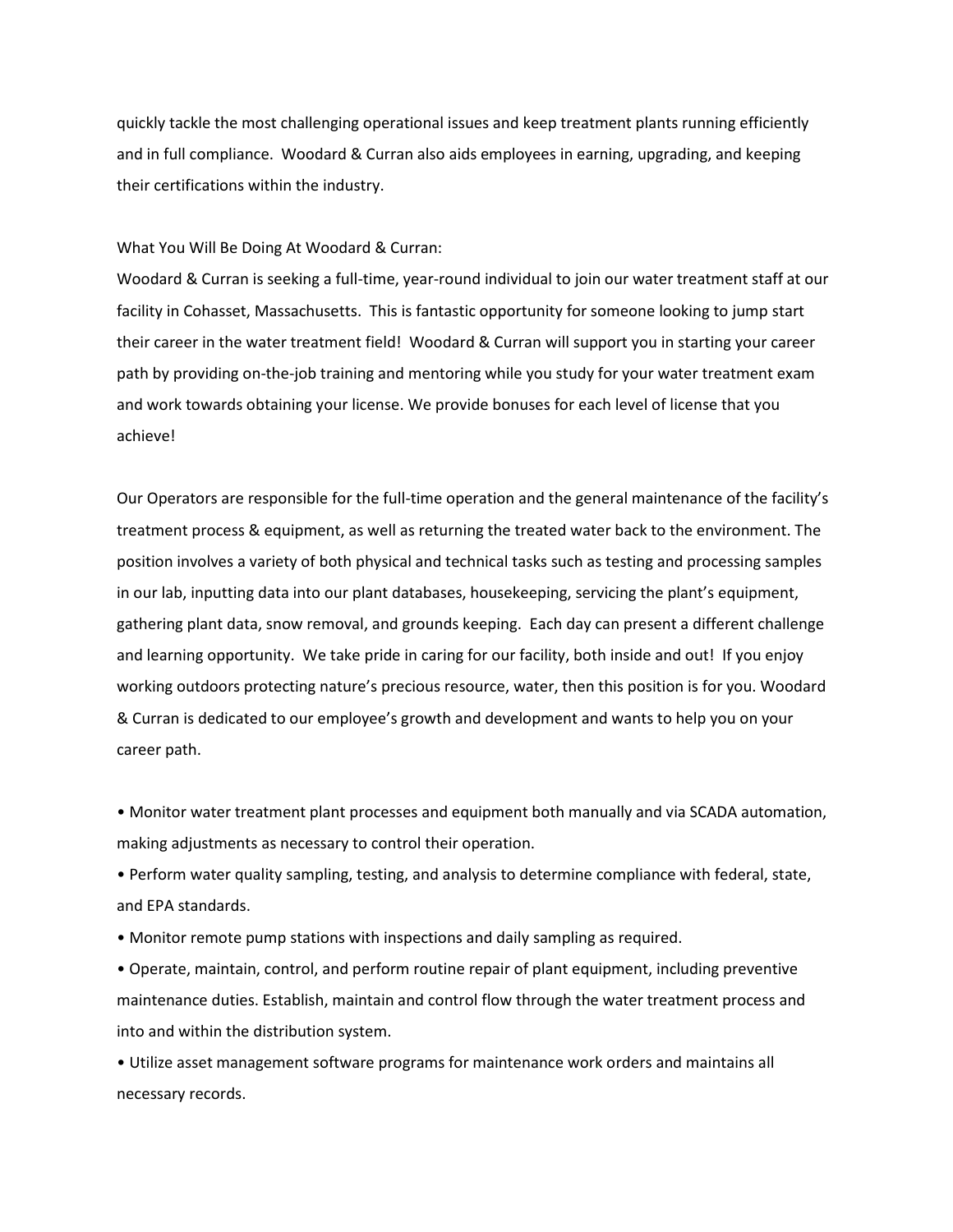• Perform general maintenance duties of plant and other assigned duties.

#### Schedule:

Full-Time Days and extended shifts to meet the seasonal demands of the water system – we pay overtime! Reliable and dependable attendance is an essential function of this position. Response to emergency events and alarm call-outs required as scheduled and required.

#### What will you need to succeed?

• High School Degree or Equivalent.

• Massachusetts Grade 3T preferred, 3T OIT accepted with ability to achieve Full status. (Ability to obtain within 1 year). We will provide training and mentoring while you study for your water treatment exam and work towards obtaining your license.

• Ability to make sound decisions in process control and follow instructions, as well as following safety procedures.

• Successful candidates will be required to complete a background check, pre-placement physical and drug screen before employment.

• Valid MA driver's license with a good driving record.

This position starts at \$65,000 – 70,000/year depending on qualifications.

Woodard & Curran offers a generous compensation and benefits package to include retirement, generous paid time off, holidays, On-call stipend, medical & dental insurance, flexible spending account, career growth, license renewal costs reimbursement program, and more!

Equal Employment Opportunity and Affirmative Action Statement

Woodard & Curran is an equal opportunity employer. Individuals with Disabilities and Protected Veterans are encouraged to apply.

### Diversity, Equity, and Inclusion

We value diversity, equity and inclusion and encourage individuals from all backgrounds to apply. Woodard & Curran believes that diverse teams working together in an equitable, inclusive culture provides the right environment for employees to thrive, our clients to benefit, and our business to